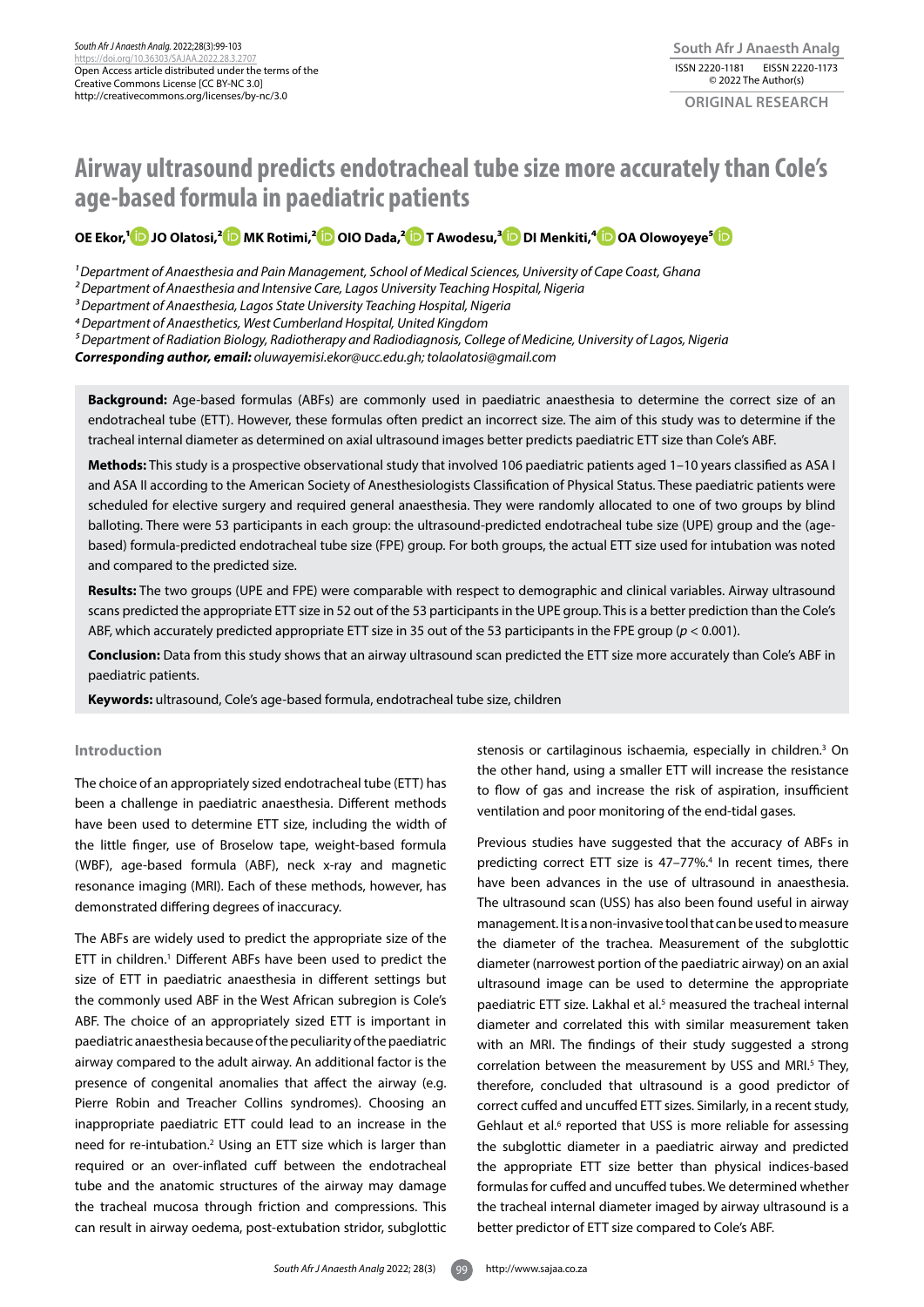#### **Methods**

This study is a prospective observational study conducted that involved 106 paediatric patients aged 1–10 years, classified as ASA I or ASA II according to the American Society of Anesthesiologists (ASA) Physical Status classification. These paediatric patients were scheduled for elective surgeries requiring intubation as part of the anaesthetic technique between February 2020 and September 2020. Written informed consent was obtained from the parents or guardians of the patients.

## *Sample size determination*

The sample size was calculated to be 106 using the formula for the comparison of two means.7

$$
n = \frac{(u+v)^2 (SD_1^2 + SD_2^2)}{(\mu_1 - \mu_2)^2}
$$

#### *Selection criteria*

#### *Inclusion criteria*

Patients who are 1–10 years old, scheduled for elective surgery requiring endotracheal intubation, and classified as ASA I or ASA II were included in this study. The funnel shaped larynx is said to assume the conical shape in children between the ages of 8 and 10 years. We, therefore, decided to adopt the upper limit of 10 years for this study.

#### *Exclusion criteria*

Excluded from this study are patients who are at risk of gastric aspiration, with risk factors for difficult intubation, with history of relevant drug allergies and who are asthmatic. We decided to be cautious by excluding difficult airways because, to the best of our knowledge, this is the first study of its kind in the West African subregion. It is, therefore, prudent to conduct the study first in patients with normal airways and plan a follow-up study including patients with anticipated difficult airways later.

#### *Preoperative protocol*

Standard preoperative assessment, investigation and fasting were done based on the hospital's guidelines. Fitness of patient for surgery was assessed using the ASA physical status classification system. Patients who were ASA I or ASA II were recruited for the study. The ETT size was initially determined for all 106 participants using the standard paediatric ABF described by Cole ((age in years/4) + 4 mm).<sup>8</sup> Participants were randomly allocated to one of two groups of 53 participants each through blind balloting using a sealed envelope technique by the anaesthetic technician, as follows:

- a. Group UPE (ultrasound-predicted endotracheal tube size) were intubated with ultrasound determined endotracheal tube size; this was determined 5 minutes after the administration of muscle relaxant.
- b. Group FPE (formula-predicted endotracheal tube size) were intubated with Cole's ABF determined endotracheal tube size.

The ballot picked determined the group a participant was assigned to and the manner in which the ETT was chosen. Bias was eliminated largely by measuring the subglottic diameter and calculating the ETT size using Cole's ABF in all the participants, ensuring that the researcher/anaesthetist was blinded to this randomisation. Only the anaesthetic technician who was involved with the blind balloting, knew which group each participant belonged to. The ETT was selected based upon the group the participant belonged to, and then given to the anaesthetist who intubated the participant. The researcher conducting the study was not privy to the size determined either by the ABF or by USS.

On arrival in the theatre, standard monitors were attached (including electrocardiogram [ECG], non-invasive blood pressure [NIBP], peripheral oxygen saturation [SpO<sub>2</sub>] and temperature) and baseline vital signs were recorded. Intravenous access was secured for the administration of fluids and drugs. Pain from cannulation was prevented by the application of EMLA cream at least 30 minutes before cannulation. Induction of anaesthesia was with intravenous propofol (3 mg/kg) and endotracheal intubation was facilitated with intravenous atracurium (0.5 mg/kg). While waiting for the onset of action of atracurium, participants were mask ventilated with isoflurane at a minimal alveolar concentration (MAC) of 1.2 in oxygen for 5 minutes. This was done to prevent participants from becoming light under anaesthesia, hence preventing awareness. The standard operating procedure of the institution was followed in the conduct of anaesthesia in all participants.

During the period of mask ventilation, the high-frequency linear probe of a Sonosite iLook ultrasound scanner (serial no.: P03014-02 09/02, Sonosite Inc., Bothell, WA, USA) was placed by the researcher (an expert in airway ultrasonography) at the side of the neck of all eligible participants to identify the correct landmarks; trachea and oesophagus. Axial images were then obtained by placing the USS probe transversely, at the midline of the anterior neck, with the head extended and neck flexed. The subglottic diameter was then determined from the axial images. Standard plane of scanning was maintained to prevent artefact and bias. The cricoid arch was visualised as a round hypoechoic structure with hyperechoic edges. The transverse air column diameter was measured at the lower edge of the cricoid cartilage and considered the subglottic tracheal diameter (Figure 1). The subglottic tracheal internal diameter was then used to select the ETT size, rounded up to the nearest 0.5 mm or whole number (rounded off as the external diameter of the endotracheal tube) for the UPE group. ETT size for the FPE group was determined using Cole's ABF. Endotracheal intubation was done and only cuffed Portex endotracheal tubes were used. The ETT size was confirmed as adequate by the performance of leak test by the first research assistant. ETT size was considered optimal when tracheal leak was detected at an inflation pressure of 10–20 cm of H<sub>2</sub>O using a Posey cufflator (Endotracheal tube inflator and manometer, serial no.: 8199X1229860, manufactured by J.T. Posey Company, Arcadia, USA). Absence of an audible leak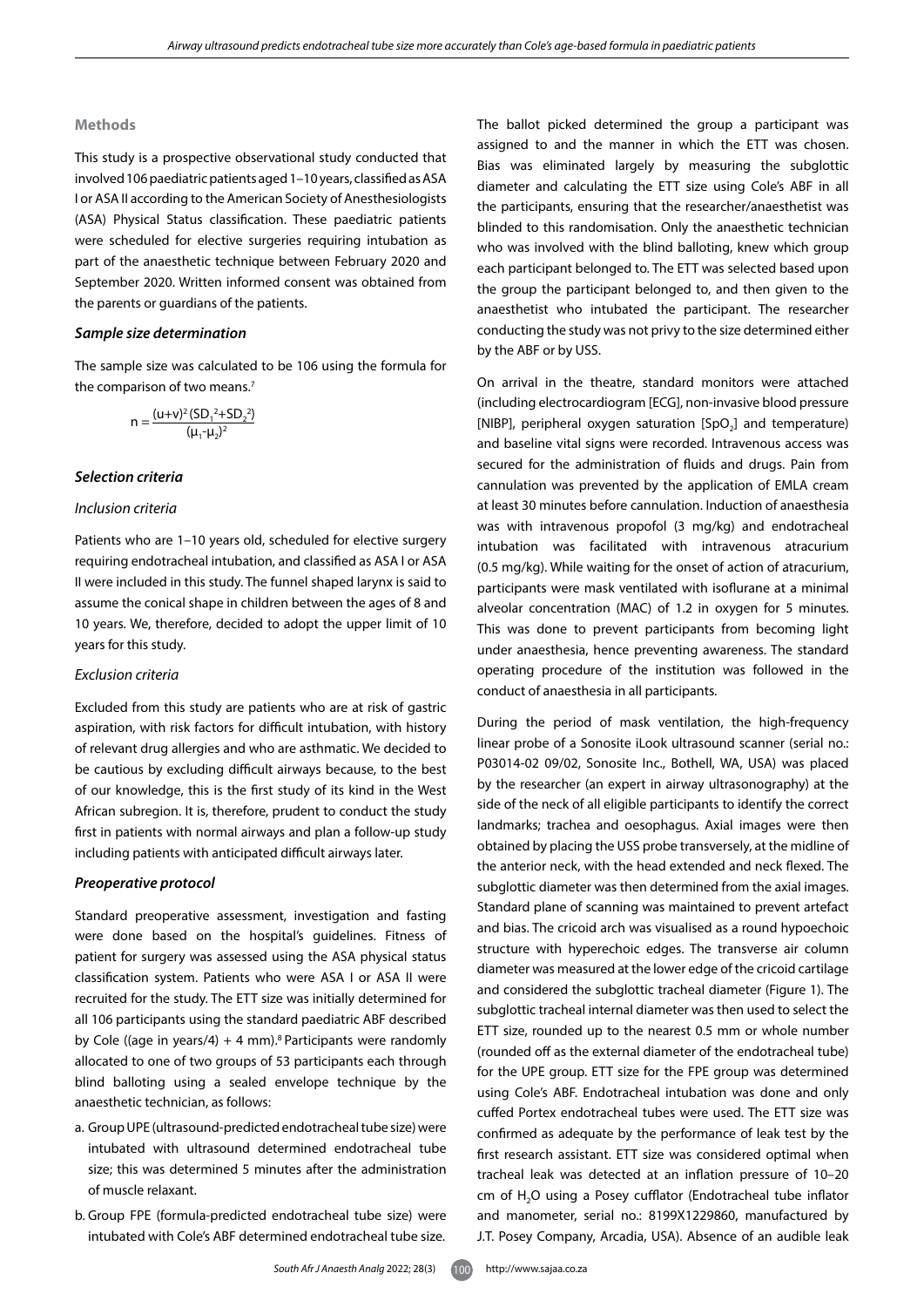

**Figure 1:** Ultrasound view of the subglottic diameter Note: The blue arrow  $(\leftrightarrow)$  indicates the dimension of the subglottic diameter

when the lungs were inflated to a pressure of 20–30 cm of  $H_2O$  or resistance to the passage of the ETT into the trachea, necessitated an ETT change to a 0.5 mm smaller ETT. The ETT was changed to a 0.5 mm larger ETT when a leak occurred at an inflation pressure of less than 10 cm of  $H_2O$ .<sup>9</sup> The recorded data were the internal diameter of the ETT from the ABF, ETT size determined by ultrasound imaging and the size of ETT that the participant was intubated with. The same sonographer conducted the USS for all the participants in order to eliminate or reduce discrepancies to the bare minimum.

#### **Statistical analysis**

The variables that were analysed for each participant include the ETT size estimated based on Cole's ABF, ultrasound-determined subglottic diameter and the size of the ETT that the participant was intubated with. Data entry and statistical analysis were performed using Statistical Product and Service Solutions (SPSS) version 23 computer software (IBM SPSS Statistics, IBM Corp. NY, USA). Categorical variables were presented using frequency and percentage. Numerical data were presented as mean ± standard deviation (SD). Mean comparison of numeric variables between the two groups (UPE and FPE) was carried out using the independent Student's t-test. Linear regression to predict actual tube using UPE and FPE was also formulated. A *p*-value of less than 0.05 was considered statistically significant.

#### **Results**

Table I shows the demographic profile between the two groups. There was no significant difference in the demographic profile between the two groups. The age range of the entire study population was 1–10 years, with a mean of  $4.67 \pm 1.9$  years. The age range of participants in the FPE group was 1–10 years with

a mean of  $4.68 \pm 1.9$  years, while that of the UPE group was 1-10 years with a mean of  $4.66 \pm 1.8$  years ( $p = 0.973$ ).

| Table I: Comparison of demographic profile between groups |
|-----------------------------------------------------------|
|-----------------------------------------------------------|

|                                | <b>FPE</b><br>$(n = 53)$ | UPE<br>$(n = 53)$     | <b>Total</b>           | <i>p</i> -value |
|--------------------------------|--------------------------|-----------------------|------------------------|-----------------|
| Age (years)<br>$(mean \pm SD)$ | $4.68 \pm 1.9$           | $4.66 \pm 1.8$        |                        | 0.973           |
| Gender n (%)<br>Male<br>Female | 38 (71.7)<br>15(28.3)    | 42 (79.2)<br>11(20.8) | 80 (75.5)<br>26(24.5)  | 0.367           |
| ASA n (%)<br>ASA I<br>ASA II   | 45 (84.9)<br>8(15.1)     | 44 (83.0)<br>9(17.0)  | 89 (84.0)<br>17 (16.0) | 0.791           |
| Weight (kg)<br>(mean ± SD)     | $18.82 \pm 7.3$          | $19.07 \pm 7.2$       | $18.95 \pm 7.3$        | 0.878           |

FPE – age-based formula-predicted endotracheal tube, UPE – ultrasound-predicted endotracheal tube, ASA – American Society of Anesthesiologists, SD – standard deviation

A total of 80 (75.5%) males and 26 (24.5%) females were studied, with a M:F ratio of 1:0.3. There were 38 (71.7%) males and 15 (28.3%) females in the FPE group with a M:F ratio of 1:0.4, while 42 (79.2%) males and 11 (20.8%) females were studied in the UPE group with a M:F ratio of 1:0.3 (*p* = 0.367). A total of 89 (84.0%) ASA I and 17 (16.0%) ASA II participants were studied. There were 45 (84.9%) ASA I and eight (15.1%) ASA II participants in the FPE group, while the UPE group had 44 (83.0%) ASA I and nine (17.0%) ASA II participants ( $p = 0.791$ ). The weight of the study population ranged between 8 kg and 50 kg, with a mean weight of 18.94  $\pm$  8.23 kg. The range of weight and mean weight for the FPE group was 8.4–43 kg and  $18.82 \pm 7.3$  kg, respectively. The UPE group's weight and mean weight was 8–50 kg and 19.07  $\pm$  7.2 kg, respectively. The mean weights were comparable ( $p =$ 0.878).

Table II shows the basic clinical characteristics of participants. There was no statistical difference between the two groups. The mean ETT cuff pressure for the FPE group was  $16.60 \pm 6.3$  and 15.94  $\pm$  3.5 cm of H<sub>2</sub>O for the UPE group ( $p = 0.505$ ). The mean dose of propofol at 3 mg/kg for the FPE group was 63.91  $\pm$ 27.8 mg and  $64.13 \pm 26.6$  mg for the UPE group ( $p = 0.966$ ). The mean dose of atracurium at 0.5 mg/kg for the FPE group was 9.59  $±$  3.1 mg and 9.90  $±$  3.3 mg for the UPE group ( $p = 0.711$ ). The mean subglottic diameter for the FPE group was  $0.49 \pm 0.1$  cm and  $0.48 \pm 0.1$  cm for the UPE group ( $p = 0.933$ ).

Figure 2 shows the correlation between the ABF and the ultrasound-based estimate of ETT size. The ABF and the ultrasound-based estimation of ETT size showed a positive linear correlation (*r* = 0.845, *p* < 0.001).

**Table II:** Induction and ETT characteristics of participants

|                                            | FPE $(n = 53)$<br>mean $\pm$ SD | <b>UPE</b> $(n = 53)$<br>mean $\pm$ SD | <i>p</i> -value |
|--------------------------------------------|---------------------------------|----------------------------------------|-----------------|
| ETT cuff pressure (cm H.O)                 | $16.60 \pm 6.3$                 | $15.94 \pm 3.5$                        | 0.505           |
| Internal tracheal/subglottic diameter (cm) | $0.49 \pm 0.1$                  | $0.48 \pm 0.1$                         | 0.933           |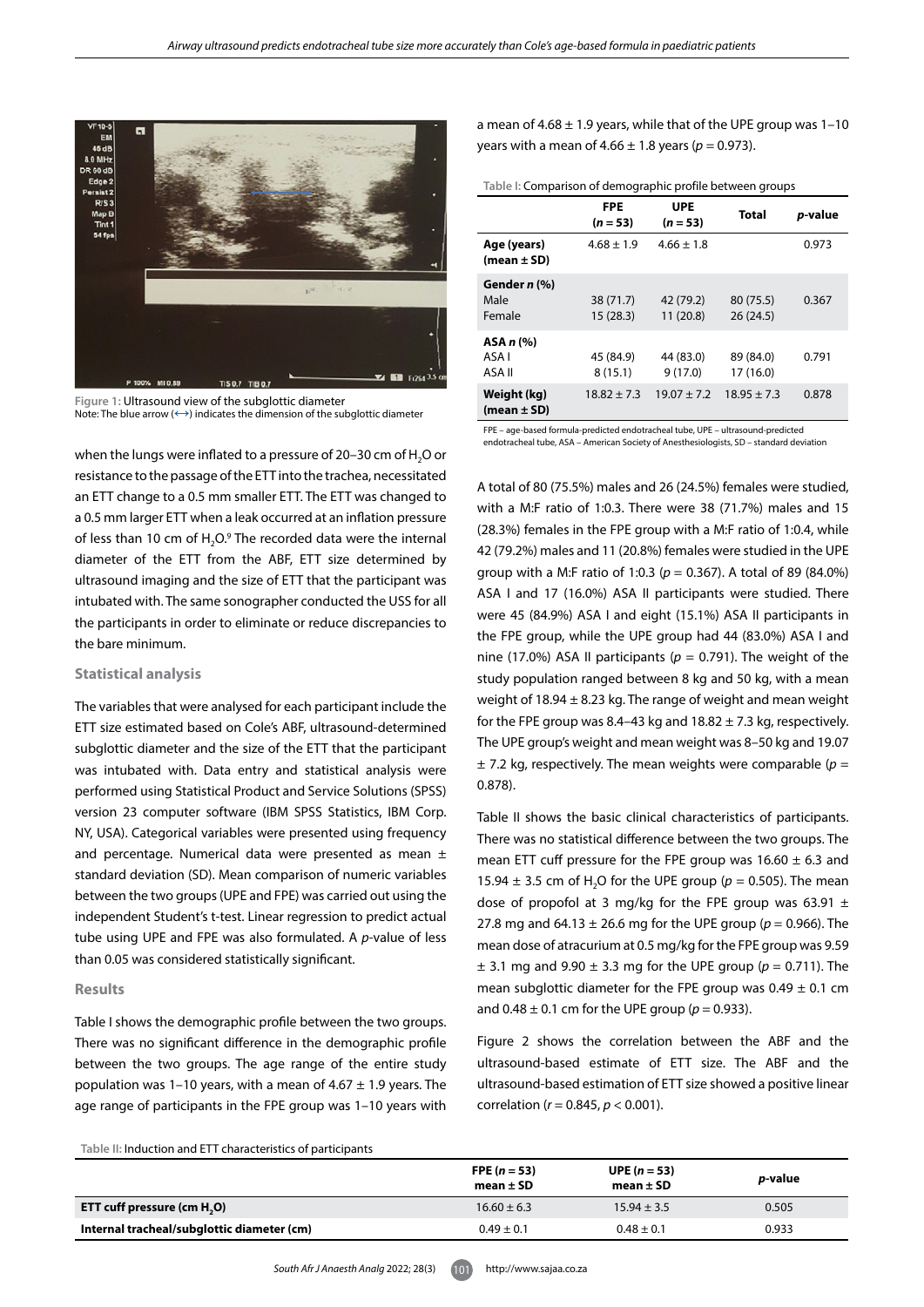

**Figure 2:** Correlation between ultrasound-predicted and age-based endotracheal tube size estimate (Pearson correlation coefficient = 0.845,  $p < 0.001*$ 



**Figure 3:** Agreement between age and ultrasound predicted endotracheal tube sizes (*p* < 0.001\*)

Figure 3 shows the agreement between the ABF and ultrasoundbased estimation of ETT sizes. A total of 44 participants out of 106 (41.5%) had ABF and ultrasound-based estimations of the same size ETT. Ultrasound-based estimations gave a smaller ETT size in 50 participants out of 106 (47.2%) compared to ABF estimations. For 12 participants (11.3%), the ultrasound-based estimation gave a larger ETT size than the ABF (*p* < 0.001).

Table III presents the difference between the tube size predicted by each group (UPE and FPE) and the actual tube size intubated with. In the UPE group, 52 out of the 53 participants (98.1%) had their tube size accurately estimated. However, one participant (1.9%) had a smaller ETT size estimated than appropriate. In the FPE group, 35 out of the 53 participants (66.0%) had the ETT size accurately estimated. In 17 participants (32.1%), the FPE estimated ETT size was larger than the actual intubated size. In one participant (1.9%), the estimated size was smaller than the accurate size for intubation (*p* < 0.001).

**Table III:** Disparity in age-based formula- and ultrasound-predicted tube size with actual tube used

|        | <b>FPE</b><br>n (%) | <b>UPE</b><br>n (%) | Mc-nemar<br>test | <i>p</i> -value |
|--------|---------------------|---------------------|------------------|-----------------|
| Lower  | 1(1.9)              | 1(1.9)              | 8.941            | $< 0.001*$      |
| Same   | 35(66.0)            | 52 (98.1)           |                  |                 |
| Larger | 17(32.1)            | 0(0.0)              |                  |                 |

 $*$ *p* < 0.05

# **Discussion**

The findings from this study revealed that ultrasound estimated a significantly more accurate ETT size for intubation in the paediatric age group compared to Cole's ABF. The results obtained in this study are similar to the findings reported in other studies in terms of ultrasound being more accurate than Cole's ABF.9-11 Notwithstanding, we observed that there were some differences in the level of accuracy of the ultrasound in our study compared to other studies referenced. These disparities may be attributed to differences in the sample size of the study population as well as the type of ABF used. The effect of muscle paralysis and the types of tube used may also have contributed to the differences observed.

In this study, ETT size was accurately predicted in 98.1% of participants intubated with ultrasound-based estimated ETT size, compared to 66% of participants intubated with the accurate ETT size as estimated through the ABF (*p* < 0.001). The estimation of a smaller size ETT than required for intubation was similar in both groups (1.9%). No participant in the UPE group had a larger size of ETT estimated, whereas Cole's ABF estimated a larger size ETT in 32.1% of patients (*p* < 0.001). Observations from this study revealed that the ABF significantly overestimated the tube size compared to ultrasound. The significantly more accurate rate of prediction of correct ETT size using the ultrasound may be attributed to a direct view and measurement of the subglottic diameter compared to Cole's ABF that uses the patient's age to estimate the tube size. Some researchers have reported that the tube size predicted by Cole's ABF may not accurately match the subglottic opening.12,13 Confounding factors that have been postulated to affect the accuracy of an ABF in estimating ETT size include the type of tube used (either cuffed or uncuffed), brand of ETT and the exact ABF used. These factors were controlled in this study and would therefore not have influenced the accuracy obtained for estimations with the aged-based formula, as observed here.

Some studies have also found the estimation of the ETT size by ultrasound to be significantly more accurate than the estimation by Cole's ABF.<sup>12,14</sup> Raphael et al.<sup>9</sup> reported that the use of ultrasound was more accurate in estimating an appropriate ETT size compared to an ABF, which is similar to the finding of this study. They studied patients in the age range of 2–15 years and measured the tracheal diameter at the level of the cricoid cartilage after induction of anaesthesia and muscle relaxation, as was done in the index study. However, in the present study, the accuracy of ABF is comparably lower (66% vs 95.9%) than that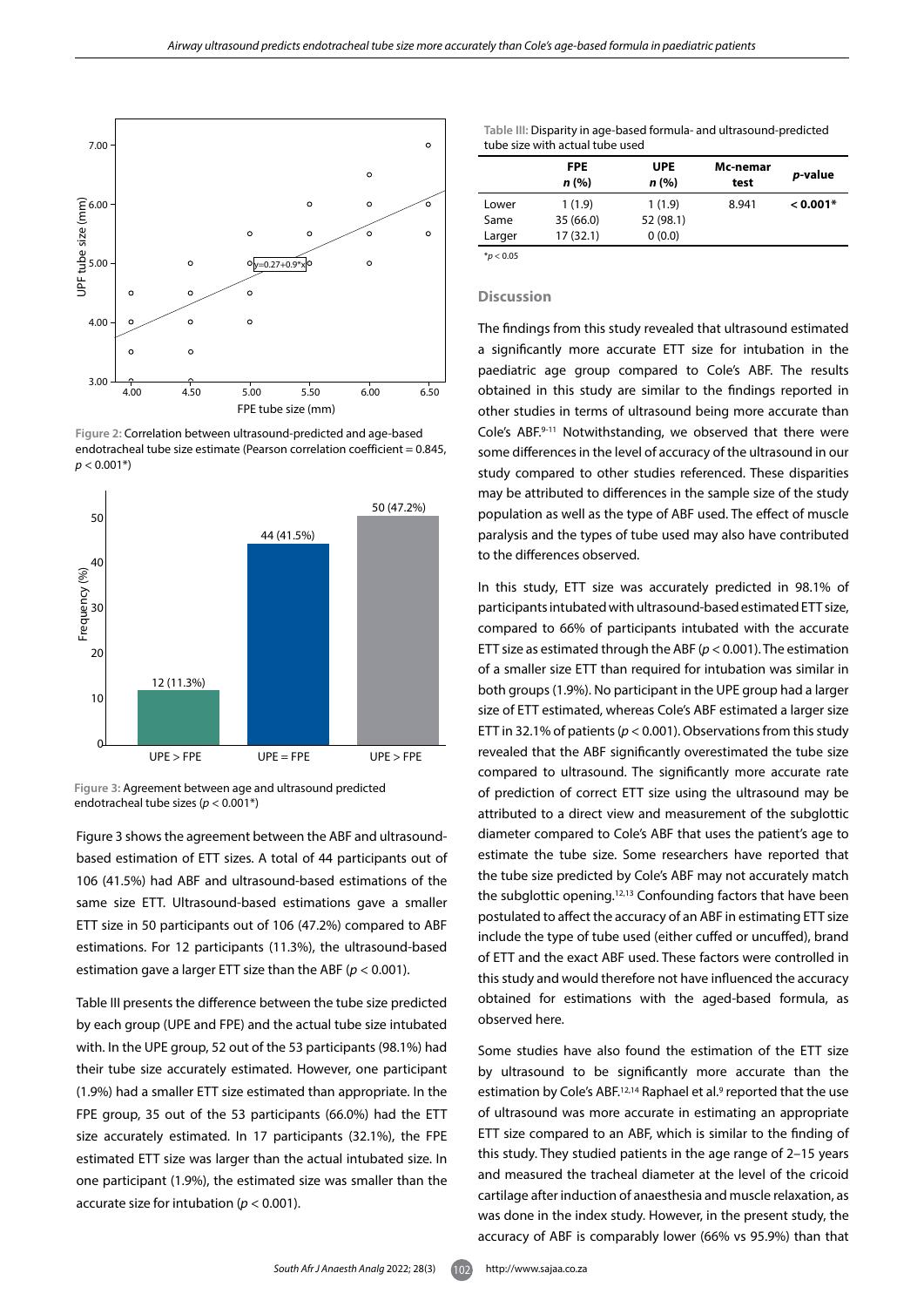reported by Raphael et al.<sup>9</sup> The difference may be accounted for by the fact that Cole's ABF was used in this study while Raphael et al.<sup>9</sup> employed Motoyama's ABF ( $(Aae/4) + 3.5$  mm) and suggested that Indians might require smaller tube sizes compared to the Caucasians. A calculated smaller tube size that would result from the use of Motoyama's ABF could be responsible for the more accurate estimation by the ABF reported in their study. Cole's ABF in this study was found to have over-estimated the actual tube size in 17 participants.

Shibashaki et al.<sup>10</sup> reported the accuracy of ultrasound in the estimation of the cuffed ETT size to be 98% which is similar to this present study. However, they observed the accuracy of the ABF to be 35%, which is lower when compared to what was observed in the present study (66%). It is noteworthy that Shibashaki et al.<sup>10</sup> used different formulas (Motoyama and Khine (age in years/4) + 3 mm) that could predict a smaller tube size compared to Cole's formula used in the present study. In addition, the authors found that the ABF estimated a larger size of ETT, sometimes two or three times the actual size required in some participants. In this study, the tube sizes estimated by Cole's ABF were also larger in 32.1% of the participants. The lower accuracy compared to the index study (38% vs 66%) could, however, not be explained as all the confounding factors that were controlled in the index study were also controlled in the study by Shibashaki et al.<sup>10</sup>

The accuracy of the ultrasound-based estimation of ETT size is comparable to that obtained by Gupta et al.<sup>11</sup> Even though the exact ABF employed by Gupta et al.<sup>11</sup> was not specified, it had a lower accuracy rate of 35% compared to 66% obtained in this study. In addition, they did not mention if the tube used was cuffed or uncuffed. Cuffed ETTs have a larger outer diameter compared to an uncuffed ETT which might have affected their results.

Some authors, however, have reported lower accuracy in using ultrasound to estimate the appropriate ETT sizes compared to what was obtained in the present study. Sutagatti et al.<sup>15</sup> and Makireddy et al.16 reported accuracies of 89.3% and 70.7%, respectively, using ultrasound. The lower accuracy reported could be due to the fact that the measurement of the subglottic diameter was done in non-sedated and non-paralysed patients in contrast to anaesthetised and paralysed patients used in the index study. Crying and different phases of respiration at the time of measurement might have affected the accuracy of their measurements. It has been shown that subglottic diameter is best measured when the patient is paralysed as the phase of respiration affects the diameter.13 The trachea diameter is widest at the expiratory phase and it may be challenging to get the measurement at this phase in a self-ventilating patient. The lower accuracy reported by Sutagatti et al.<sup>15</sup> compared to this study could also be due to the adjustment made on the ultrasoundbased estimated tube size. They chose a tube size that was 1 mm smaller than the estimated measurement for cuffed tubes.

Furthermore, Bae et al.<sup>17</sup> reported that ultrasound-based ETT size estimations were correct in only 60% of their patients, while the

ABF estimated the correct ETT sizes in 31%. Though they took the measurement at the cricoid cartilage and measured the transverse diameter as done in the present study, it was observed that they used uncuffed tubes in their study as opposed to this study which used cuffed ETTs. Out of the 69 incorrect ETT size by ABF, 63 were smaller sizes while six were larger sizes. They, however, attributed the low accuracy of the ultrasound-based estimations to the shortcomings of ultrasound which only measures the transverse diameter. They predicted that the lack of information on anteroposterior (AP) diameter may allow for discrepancies in the size of ETT estimated with ultrasound. However, AP measurement is not routinely done as it is deemed more difficult than the transverse diameter. They also noted that the variations in the actual diameter of the ETT used could result in inaccuracy.

## **Conclusion**

Data from the present study show that ultrasound estimated endotracheal tube sizes more accurately than Cole's ABF. Taken together, our study suggest that ultrasound may be an effective tool in measuring the subglottic diameter of the trachea and estimating the appropriate size of paediatric endotracheal tubes.

## *Conflict of interest*

The authors declare no conflict of interest.

## *Funding source*

No funding was required.

## *Ethical approval*

The study was approved by the Lagos University Teaching Hospital Health Research Ethics Committee (LUTH HREC) and the Health Research and Ethics Committee of Lagos State University Teaching Hospital (LREC) with reference numbers ADM/DCST/ HREC/APP/3100 and LREC/06/10/1251, respectively.

## *ORCID*

| OE Ekor D https://orcid.org/0000-0002-3844-8949      |
|------------------------------------------------------|
| JO Olatosi D https://orcid.org/0000-0002-2425-6196   |
| MK Rotimi D https://orcid.org/0000-0002-7287-7915    |
| OIO Dada D https://orcid.org/0000-0002-9402-6054     |
| T Awodesu D https://orcid.org/0000-0003-1260-2845    |
| DI Menkiti D https://orcid.org/0000-0002-2907-0382   |
| OA Olowoyeye D https://orcid.org/0000-0003-0067-020X |

**References**

- 1. Takita K, Morimoto Y, Okamura A, Kemmotsu O. Do age-based formulae predict the appropriate endotracheal tube sizes in Japanese children? J Anesth. 2001;15(3):145-8. https://doi.org/10.1007/s005400170016.
- 2. Schramm C, Knop J, Jensen K, Plaschke K. Role of ultrasound compared to age-related formulas for uncuffed endotracheal intubation in a pediatric population. Pediatr Anesth. 2012;22(8):781-6. https://doi.org/10.1111/j.1460-95 92.2012.03889.x.
- 3. Weiss M, Dullenkopf A, Gysin C, et al. Shortcomings of cuffed paediatric tracheal tubes. Br J Anaesth. 2004;92(1):78-88. https://doi.org/10.1093/bja/aeh023.
- 4. Khine HH, Corddry DH, Kettrick RG, et al. Comparison of cuffed and uncuffed endotracheal tubes in young children during general anesthesia. Anesthesiology. 1997;86(3):627-31. https://doi.org/10.1097/00000542-199703 000-00015.
- 5. Lakhal K, Delplace X, Cottier J-P, et al. The feasibility of ultrasound to assess subglottic diameter. Anesth Analg. 2007;104(3):611-4. https://doi. org/10.1213/01.ane.0000260136.53694.fe.